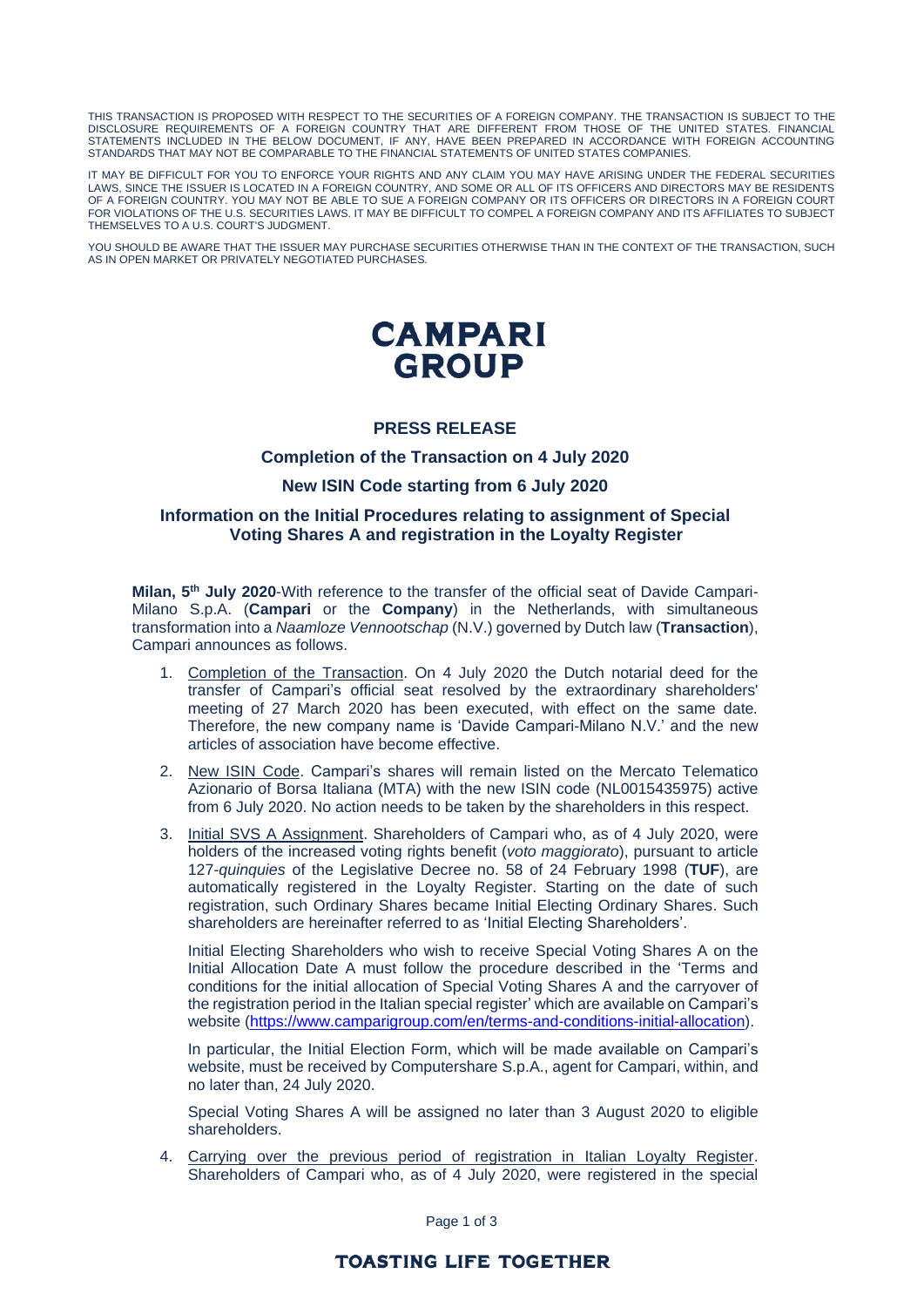register established pursuant to article 127-*quinquies*, paragraph 2, of the TUF but not yet entitled to the increased voting rights (*voto maggiorato*) are entitled to request the Company to consider and carry-over the previous period of registration in the Italian Loyalty Register for the purpose of calculating the two years period of uninterrupted holding of the Ordinary Shares (which constitutes a condition to the assignment of the Special Voting Shares A). Such shareholders are hereinafter referred to as 'Registered Electing Shareholders'.

The Registered Electing Shareholders' who wish to keep their ordinary shares in the special register (and, therefore, carry over the previous period of registration in the Italian Loyalty Register for the purpose of the subsequent allocation of Special Voting Shares A) must follow the procedure described in the 'Terms and conditions for the initial allocation of Special Voting Shares A and the carryover of the registration period in the Italian special register' which are available on Campari's website [\(https://www.camparigroup.com/en/terms-and-conditions-initial-allocation\)](https://www.camparigroup.com/en/terms-and-conditions-initial-allocation).

In particular, the Registration Confirmation Form, which will be made available on Campari's website, must be received by Computershare S.p.A., agent for Campari, within, and no later than, 24 July 2020.

\*\*\*

Capitalized terms used in paragraphs 3 and 4 have the same meaning ascribed to them in the 'Terms and conditions for the initial allocation of Special Voting Shares A and the carryover of the registration period in the Italian special register'.

For further details, please refer to the documentation relating to the Transaction available on the website of Campari, section [https://www.camparigroup.com/en/investor/registered](https://www.camparigroup.com/en/investor/registered-office-transfer)[office-transfer.](https://www.camparigroup.com/en/investor/registered-office-transfer)

| FOR FURTHER INFORMATION                                 |                      |                                    |
|---------------------------------------------------------|----------------------|------------------------------------|
| <b>Investor Relations</b>                               |                      |                                    |
| Chiara Garavini                                         | Tel. +39 02 6225 330 | Email: chiara.garavini@campari.com |
| <b>Corporate Communications</b><br><b>Enrico Bocedi</b> | Tel. +39 02 6225 680 | Email: enrico.bocedi@campari.com   |

http://www.camparigroup.com/en/investor http://www.camparigroup.com/en

#### **IMPORTANT INFORMATION FOR INVESTORS AND SHAREHOLDERS**

This press release is for informational purposes only and is not intended to constitute and does not constitute an offer or an invitation to exchange, sell or a solicitation of an offer of subscription or purchase, or an invitation to exchange, purchase or subscribe for any financial instrument or any part of the business or assets described herein, any other participation or a solicitation of any vote or approval in any jurisdiction, in relation to this transaction or otherwise, nor will any sale, issuance or transfer of financial instruments take place in any jurisdiction in breach of the applicable law. This press release must not be interpreted in any way as a recommendation to anyone who reads it. No offer of financial instruments will be made. This press release is not a prospectus or information document on a financial product or other offer document for purposes of Regulation (EU) 2017/1129 of the European Parliament and Council dated 14 June 2017.

\* \* \*

This press release does not constitute an offer to the public in Italy, within the meaning set forth in Section 1, letter (t) of Legislative Decree no. 58 of 24 February 1998, as subsequently amended and supplemented. The issuance, publication or distribution of this documentation in certain jurisdictions may be restricted by law and, therefore, persons in the jurisdictions in which this document is issued, published or distributed must become informed and comply with such restrictions.

Page 2 of 3

# **TOASTING LIFE TOGETHER**